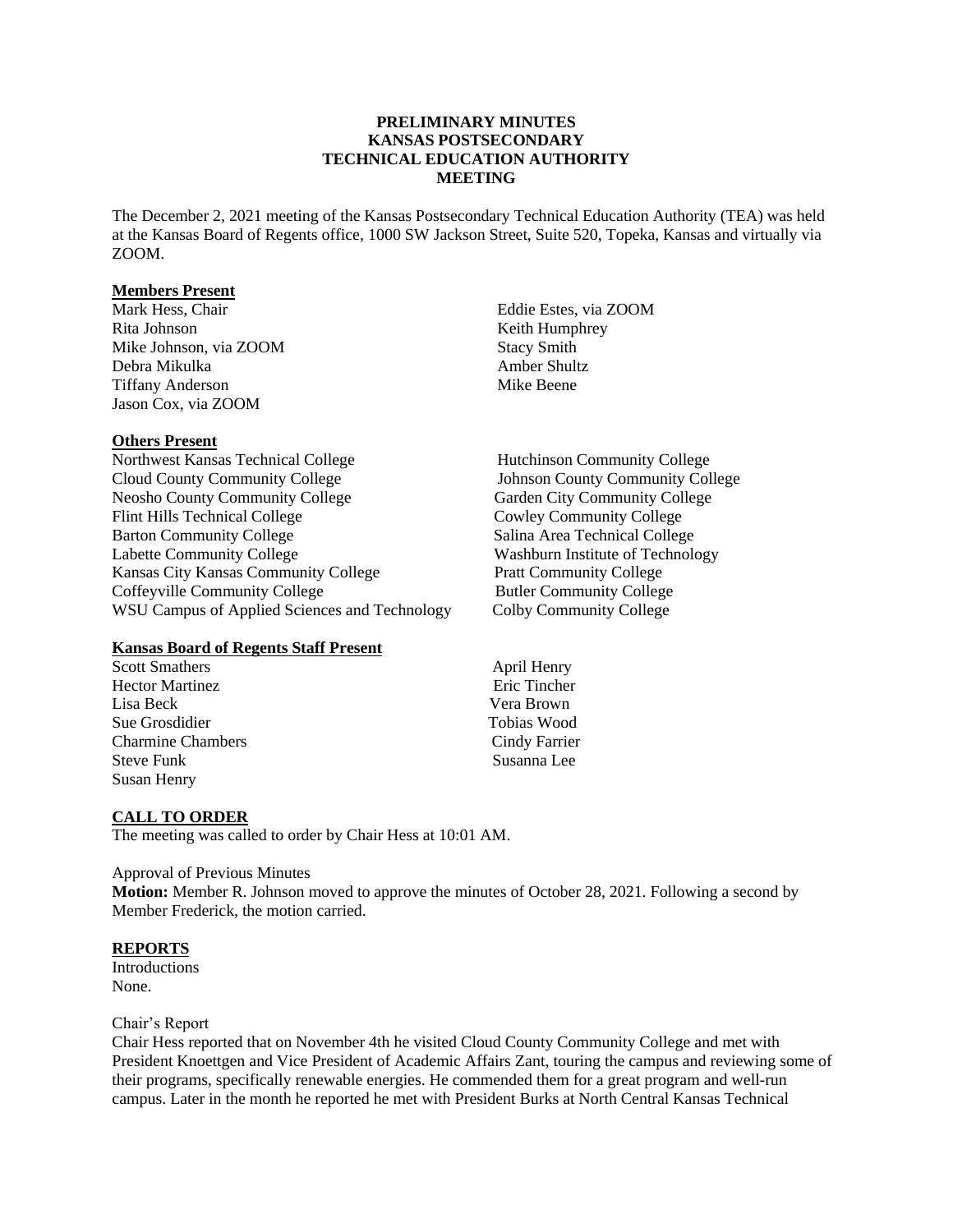College, adding that his company, Hess Services, is in a business partnership with the college, and in response to the challenges of the current labor market, Hess Services will be recruiting people from Puerto Rico offering to enroll them in CDL training at North Central Kansas Technical College in January.

Chair Hess presented Member Frederick with an award of appreciation for his years of serving as the Chairman of the TEA.

Member Liaison Reports Chair Hess invited TEA member activity reports.

Member R. Johnson informed members that Member Anderson was nominated to serve as the Grand Marshall at the Topeka holiday parade next week.

# Vice President for Workforce Development Report

Chair Hess called on Vice President Smathers to provide Members with a Workforce Development report. Vice President Smathers reported that the Board named Ken Hush as Acting President of Emporia State University at their last board meeting and we look forward to working with him until a new president is named. He reported that this morning the Board is announcing that Dr. Richard Linton will be replacing General Meyers as President of Kansas State University. Vice President Smathers reported that at the Council of President's (COPs) committee meeting during the last board meeting, the KSU Polytechnic Unmanned Aircraft Systems program was not unanimously approved as two universities abstained from the vote. He added that the program is going back in front of COPs at this month's meeting, so the review of the program has been delayed. If the program is approved by the COPs committee, it will then be moved on to the Board Academic Affairs Standing Committee (BASC) in January, and then to the full Board in January or February.

Vice President Smathers reported that staff is busy collecting and entering year end results for both Adult Basic Education and Carl Perkins federal grants, expressing appreciation to both staff as well as institutions for their efforts. He added that staff is working on other projects, including the engineering grant goals, joint commerce projects, the Lumina Foundation Military articulation grant, service areas, and The Promise Act. He asked members for a sitting group photo after this meeting as well as individual photos for the TEA page on the KBOR website.

## Report from the Community Colleges

Chair Hess called upon Fort Scott Community College President Johnston to provide members with a report from the community colleges.

## Report from the Technical Colleges

Chair Hess called upon Manhattan Area Technical College President Genandt to provide members with a report from the technical colleges.

# **CONSENT AGENDA**

- A. Technical Program and Curriculum Committee
	- 1. New Program Proposals
		- Northwest Kansas Technical College: Child Care Specialist (19.0708)
		- Northwest Kansas Technical College: Plumbing (46.0503)
		- Washburn Institute of Technology: Industrial Production Technology (47.0409)
		- WSU Campus of Applied Sciences and Technology: Manufacturing Technology (15.0613)
		- WSU Campus of Applied Sciences and Technology: Registered Nursing (51.3801)
	- 2. Excel in CTE Fees
		- Northwest Kansas Technical College: Child Care Specialist (19.0708)
		- Northwest Kansas Technical College: Plumbing (46.0503)
		- Washburn Institute of Technology: Industrial Production Technology (47.0409)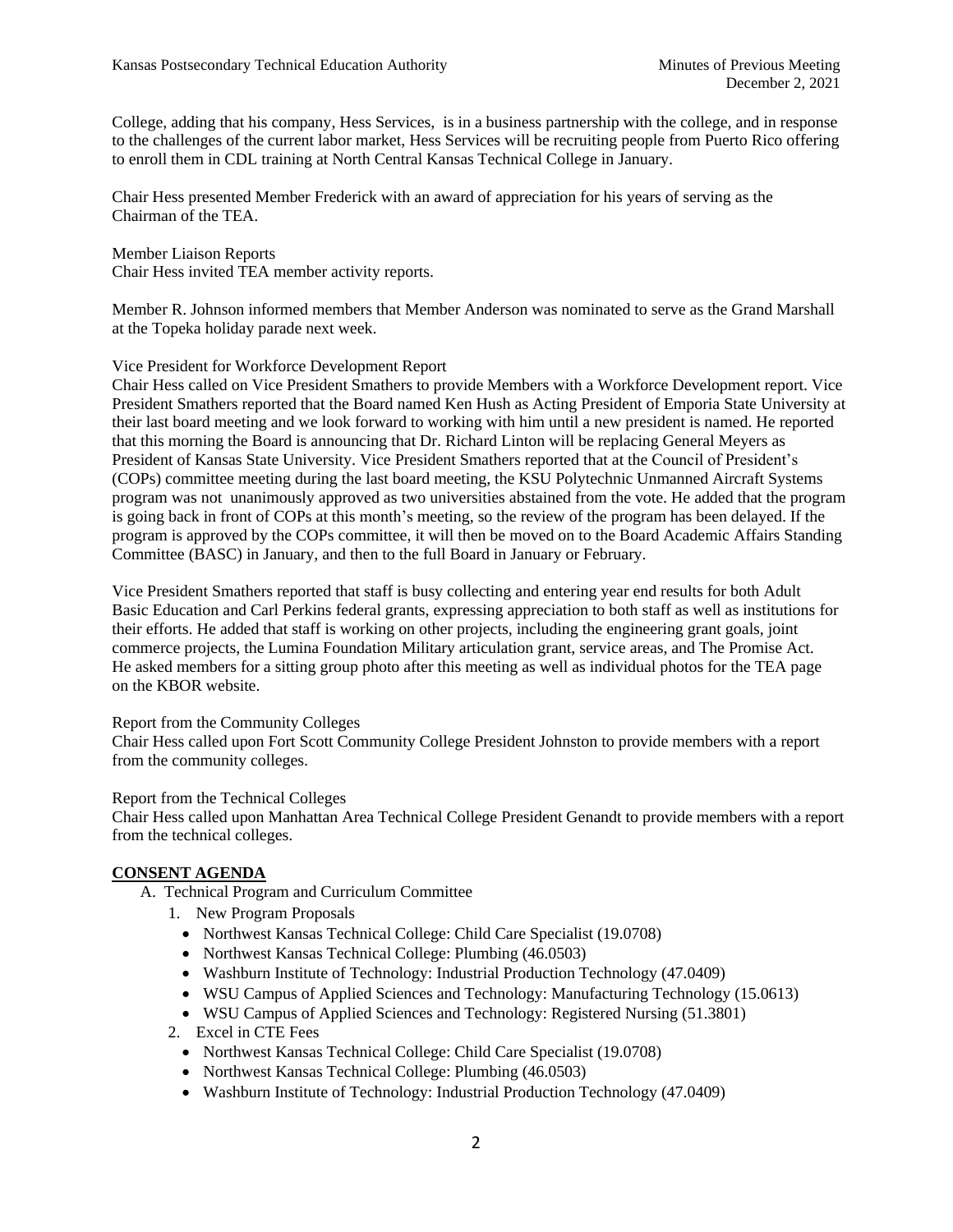- WSU Campus of Applied Sciences and Technology: Manufacturing Technology (15.0613)
- 3. Promise Act
	- Northwest Kansas Technical College: Child Care Specialist (19.0708)
	- Northwest Kansas Technical College: Plumbing (46.0503)
	- Washburn Institute of Technology: Industrial Production Technology (47.0409)
	- WSU Campus of Applied Sciences and Technology: Manufacturing Technology (15.0613)
	- WSU Campus of Applied Sciences and Technology: Registered Nursing (51.3801)

Chair Hess called for a motion to approve the Consent Agenda items from the Technical Program and Curriculum Committee, noting that in the issue paper recommendation for the Northwest Kansas Technical College Child Care Specialist new program proposal, there is a typographical error that should be corrected to reflect the Technical Certificate A is 17 credit hours.

**Motion:** Member Beene moved to approve the Consent Agenda items. Following a second by Member R. Johnson the motion carried.

# **OTHER MATTERS**

Distribution of Kansas State Safety Funds Commercial Driver Training Fund *(K.S.A. 8-272)* Motorcycle Safety Fund *(K.S.A. 8-267)*

Chair Hess called on Associate Director Chambers to present a summary on the distribution of Kansas State Safety funds. Associate Director Chambers provided members with the FY22 Commercial Driver Training Participating Institutions and Allocations and the Motorcycle Safety Participating Institutions and Allocations.

## **Commercial Driver Training Participating Institutions, and Allocations:**

Purpose of the Funds

Provide additional funding to institutions providing training for Commercial Driver Training. Institutions reporting a Commercial Driver training program in the Kansas Higher Education Data System are contacted to provide student names, dates of training, and dates of licensure testing for the fund.

|                                        | FY22 Available Fee Funds \$157,143 |                                   |                                             |
|----------------------------------------|------------------------------------|-----------------------------------|---------------------------------------------|
| <b>Institution</b>                     | # of<br>students                   | <b>Amount paid</b><br>per student | <b>Allocation per</b><br><b>Institution</b> |
| <b>Seward County Community College</b> | 26                                 | \$850                             | \$22,100                                    |
| Northwest Kansas Technical College     | 3                                  | \$850                             | \$2,550                                     |
| Salina Area Technical College          | 15                                 | \$850                             | \$12,750                                    |
| <b>Barton Community College</b>        | 12                                 | \$850                             | \$10,200                                    |
| Dodge City Community College           | 36                                 | \$850                             | \$30,600                                    |
| <b>TOTAL</b>                           | 92                                 |                                   | \$78,200                                    |

## **Motorcycle Safety Participating Institutions, and Allocations:**

Purpose of the Funds

Provide additional funding to institutions providing approved courses in motorcycle safety. Institutions providing the training courses are contacted by KSDE, and KSDE provides a total headcount and dollar amount per institution for distribution of the funds from KBOR.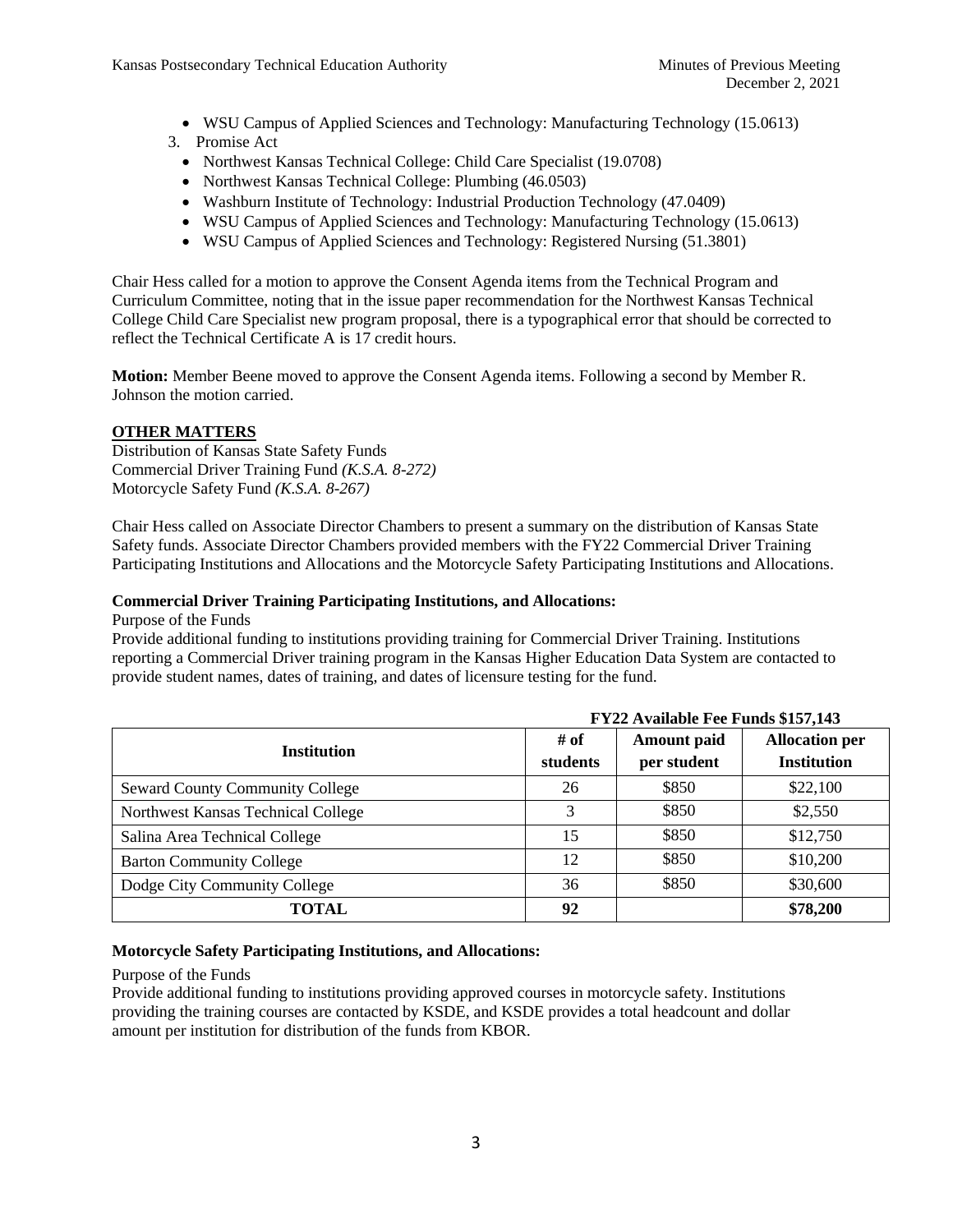|                                         | T THE IT RUILWAY TOO TURKED WOON TOO |                                             |  |
|-----------------------------------------|--------------------------------------|---------------------------------------------|--|
| <b>Institution</b>                      | <b>Headcount</b>                     | <b>Allocation per</b><br><b>Institution</b> |  |
| <b>Butler Community College</b>         | 48                                   | \$3,840                                     |  |
| <b>Hutchinson Community College</b>     | 269                                  | \$21,520                                    |  |
| <b>Johnson County Community College</b> | 548                                  | \$43,840                                    |  |
| Kansas City Kansas Community College    | 215                                  | \$17,200                                    |  |
| <b>TOTAL</b>                            | 1,080                                | \$86,400                                    |  |

# **FY22 Available Fee Funds \$86,400**

# AY 23 Excel in CTE Fees

Chair Hess called on Director Henry to present the AY 23 Excel in CTE Fees. Director Henry reminded members that each year the Excel in CTE Fees must be reviewed for approval. She informed members that this year, institutions only submitted Excel in CTE Fees for review if there was a change in the fees for the program or a new program added. She directed members to the meeting packet for fees that have been reviewed by staff and determined to meet the criteria as agreed upon by the TEA. Member Smith requested the opportunity to review all program fees. Director Henry responded that information is readily available and can be provided to him. He stated that school districts had asked him to address their concerns regarding identifying cost barriers so that school districts can fairly address them. Director Henry reminded members that at their last meeting, it was discussed that the TEA would like to review Excel in CTE fees by program and will be starting with the programs with the highest enrollment. Member Mikulka stated that it would be helpful if an additional column was added to the report identifying the increase or decrease amount in the fees. Director Henry stated that information is readily available to provide to the TEA.

**Motion:** Following discussion, Member Mikulka moved to approve the Excel in CTE Fees as presented. Following a second by Member Frederick, the motion carried.

## Legislative Update

Chair Hess recognized Vice President Smathers to provide members with a legislative update in the absence of Director Matt Casey. Vice President Smathers informed members that the legislature held a special session on November 22<sup>nd</sup>, finished in one day and passed a bill clarifying the vaccine exemption process for medical or sincerely held religious beliefs. He explained that the universities who had established policies are in the process of adjusting to the new state legislative law and will be following state and federal law. Vice President Smathers reported that we are waiting to hear from the Federal Government whether the MOE waiver will be accepted and that could have a major monetary impact on our institutions. We have submitted our budget appeal to the governor and won't know her final budget recommendations until the first week of the legislative session which begins on January 10<sup>th</sup>. He thanked members for approving the letter to the Governor as part of the request asking for additional funds for postsecondary. He reported that the Promise Act trailer bill is currently being drafted, and it should be ready for the beginning of the legislative session. The trailer bill will affect the rules and regulations statutory requirements so completion of the rules and regulations, which are due in March by statute, may be temporarily placed on hold pending the disposition of the trailer bill in January.

# January TEA Meeting

Chair Hess reminded members that their January meeting was scheduled to take place January 19, 2022 at the Mid America Workforce Summit Conference, and informed members that unfortunately that conference is going to be cancelled due to COVID concerns. He asked members about rescheduling a location for the January meeting, noting that the Board is meeting at the KBOR offices on January 19th, so it would seem appropriate to reschedule the date as well so that institutions wouldn't have two meetings simultaneously. He suggested that the date be moved to January  $27<sup>th</sup>$ , offering the meeting as in-person at the KBOR offices or remotely via ZOOM. Following discussion, members agreed to move the January meeting to January 27, 2022 at 10AM at the KBOR offices, with a remote ZOOM option. Member Estes thanked members for their